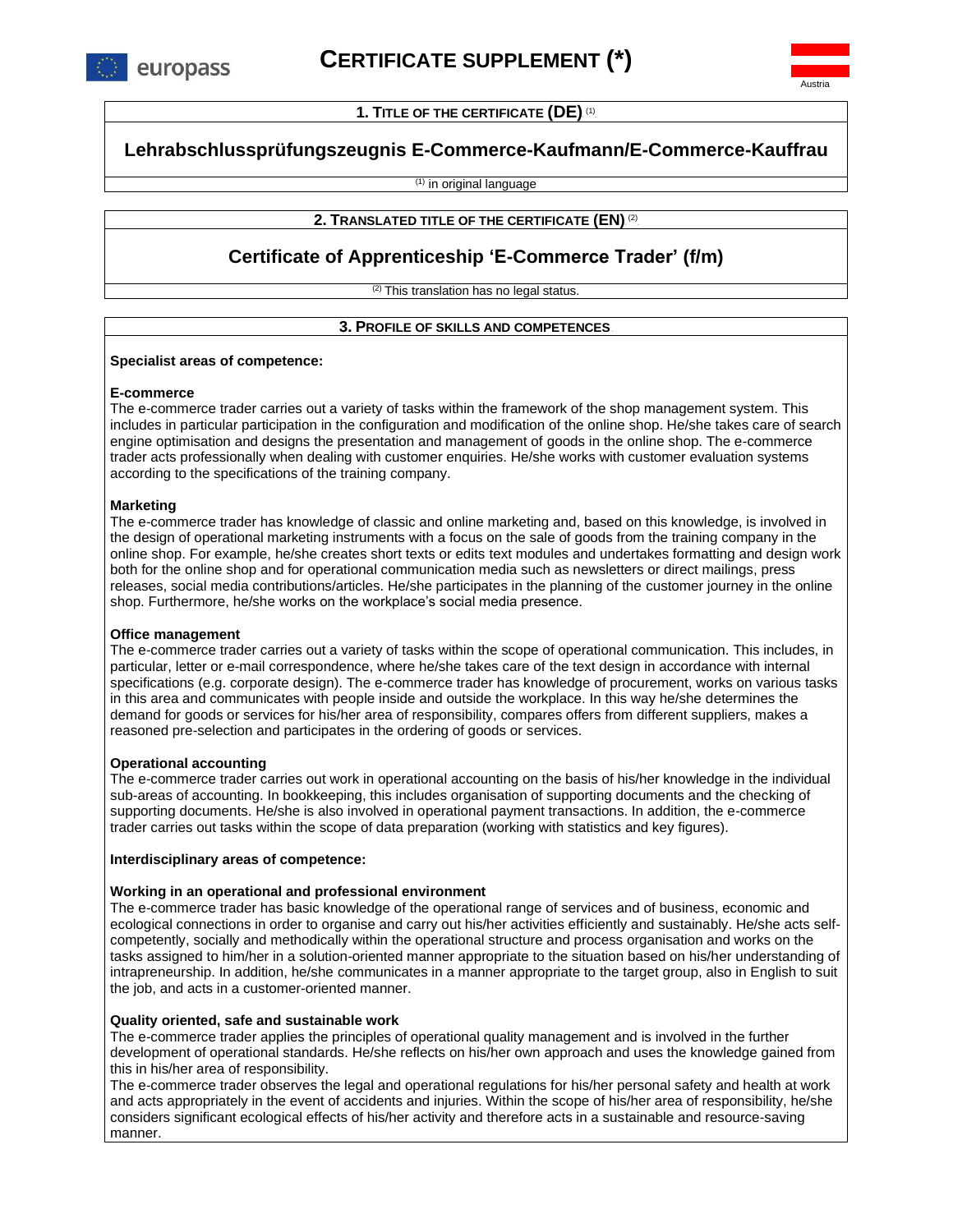#### **Digital work**

The e-commerce trader selects and efficiently uses the most suitable digital equipment, operational software and digital forms of communication for his/her tasks within the framework of the legal and operational requirements. He/she digitally obtains the internal and external information necessary for the processing of tasks. The e-commerce trader acts purposefully and responsibly based on his/her digital competence. This includes in particular the sensitive and secure handling of data in compliance with legal and operational requirements (e.g. General Data Protection Regulation).

#### **4. RANGE OF OCCUPATIONS ACCESSIBLE TO THE HOLDER OF THE CERTIFICATE** (3)

#### **Range of occupations**:

Employment including in retail establishments and retail chains with online sales, wholesale establishments, banks and insurance companies, transport companies and other service providers with online sales or online services and in production companies with online sales

(3) if applicable

#### **(\*) Explanatory note**

This document has been developed with a view to providing additional information on individual certificates; it has no legal effect in its own right. These explanatory notes refer to the Decision (EU) 2018/646 of the European Parliament and of the Council of 18 April 2018 on a common framework for the provision of better services for skills and qualifications (Europass).

More information on Europass is available at: [http://europass.cedefop.europa.eu](http://europass.cedefop.europa.eu/) o[r www.europass.at](http://www.europass.at/)